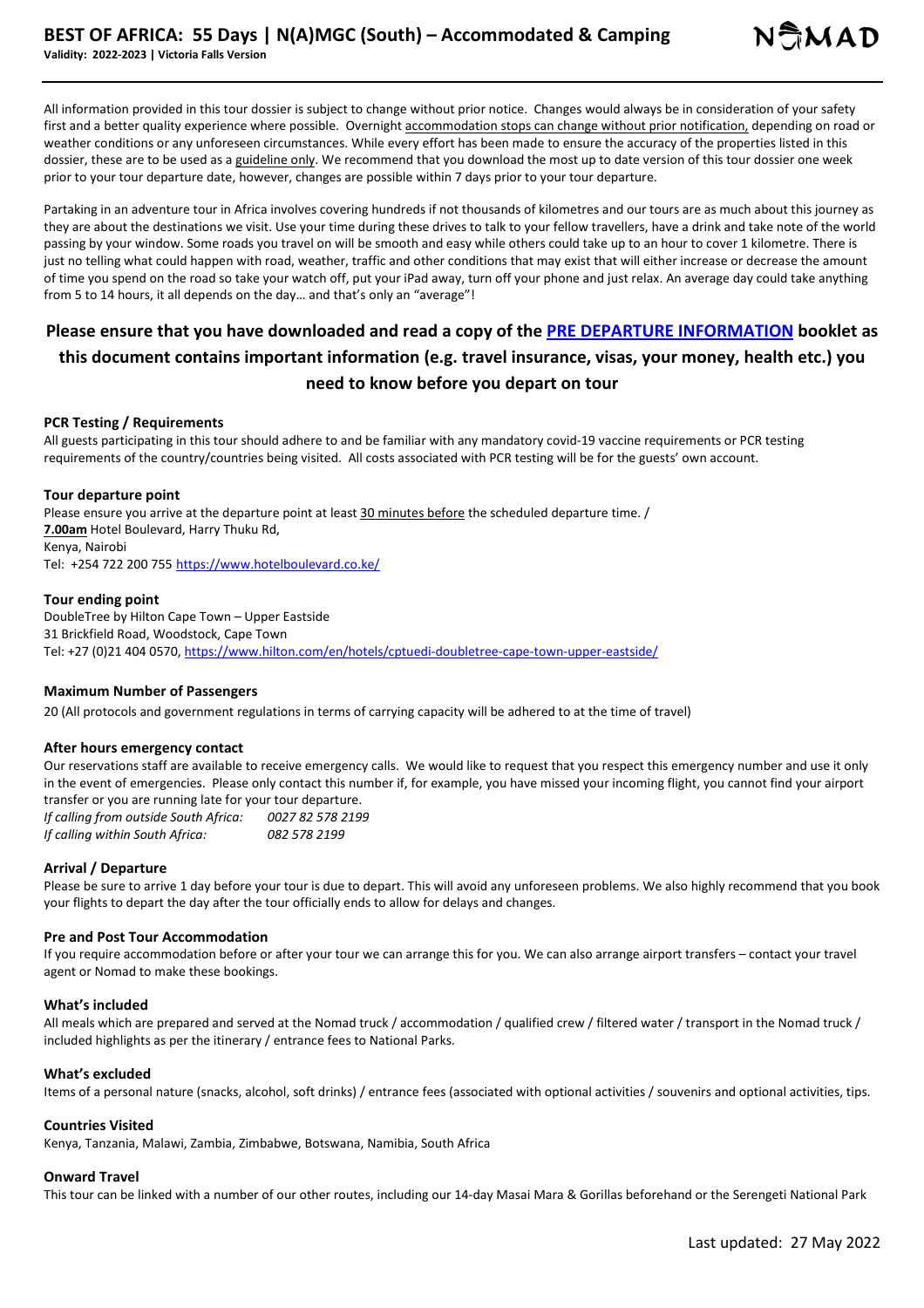

#### **Validity: 2022-2023 | Victoria Falls Version**

tour. If you are interested to enhance your tour further, please contact us to receive a list of all the available options to suite your time frame and budget.

#### **Green Seats – Travel Responsibly in Africa**

Nomad has a non-profit Trust that looks after the people, animals and places that we visit. We realise that a footprint is left where we travel and for this reason, the Nomad Africa Trust was established. Your donation to the Trust is called a "Green Seat". If you would like to help Nomad making Africa Greener, simply choose the tick box during your booking process (or contact us afterwards to add it) and we will take care of the rest. The Nomad African Trust is responsible for the administration of the funds collected from the sale of the green seats and these funds are distributed to various projects as identified by the Trust.

# **TOUR ITINERARY**

## **Day 1 – Masai Mara National Reserve**

We leave the capital of Nairobi and travel to the Masai Mara, world renowned for its endless plains of wild animals and spectacular beauty. The visit to the Masai Mara is operated in safari type vehicles and not the Nomad truck. For this reason, you are asked to pack a small overnight bag to travel with. You will need your towel, clothes, toiletries and camping essentials.

| <b>Accommodation</b> | Masai Mara Excursion http://www.keniatours.com                                                    |
|----------------------|---------------------------------------------------------------------------------------------------|
| <b>Facilities</b>    | <b>Accommodated:</b> Permanent tent with shared ablutions                                         |
|                      | <b>Camping:</b> Permanent tent with shared ablutions                                              |
|                      | Please visit the website of the accommodation provider for a full list of the facilities offered. |
| Route                | Nairobi to Masai Mara                                                                             |
| <b>Meals</b>         | Lunch, Dinner                                                                                     |
| Included Highlight   | Masai Mara Excursion                                                                              |

#### **Day 2 - Masai Mara National Reserve**

The rolling grasslands of the Masai Mara offer ideal game viewing and photographic opportunities. Some of the animals that could be found here include elephant, black rhino, buffalo, leopard, cheetah, wildebeest, zebra and gazelle. Hippo and crocodile abound in the muddy brown waters of the rivers, which traverse this reserve. Today we will spend the entire day game driving through the Mara in search of all the animals.

| Accommodation      | Masai Mara Excursion http://www.keniatours.com                                                    |
|--------------------|---------------------------------------------------------------------------------------------------|
| <b>Facilities</b>  | Accommodated: Permanent tent with shared ablutions                                                |
|                    | Camping: Permanent tent with shared ablutions                                                     |
|                    | Please visit the website of the accommodation provider for a full list of the facilities offered. |
| <b>Meals</b>       | Breakfast, Lunch, Dinner                                                                          |
| Included Highlight | Masai Mara Excursion                                                                              |

## **Day 3 - Lake Nakuru National Park**

This morning we bid the Mara farewell before heading to Lake Nakuru National Park where we will enjoy an afternoon game drive through the park. Lake Nakuru is home to large flocks of flamingos and pelicans as well as black & white rhino, leopard, lion and numerous buck. Originally created as a bird sanctuary, Lake Nakuru was upgraded to National Park status in 1968.

| Accommodation      | Waterbuck Hotel https://www.waterbuck.co.ke                                                       |
|--------------------|---------------------------------------------------------------------------------------------------|
| <b>Facilities</b>  | Accommodated: Two per room with en-suite                                                          |
|                    | <b>Camping:</b> Two per room with en-suite                                                        |
|                    | Please visit the website of the accommodation provider for a full list of the facilities offered. |
| Route              | Masai Mara Reserve to Lake Nakuru National Park                                                   |
| <b>Meals</b>       | Breakfast, Lunch, Dinner                                                                          |
| Included Highlight | Lake Nakuru NP Game Drive                                                                         |

#### **Day 4 - Jinja**

This morning we not only cross the border into Uganda, but shortly after setting out this morning we cross the Equator on our way to Jinja. Jinja is Uganda's second largest city and most famous as the point where the Nile (officially the Victoria Nile) flows out of Lake Victoria and begins the 6695 kilometre journey to Egypt and the Mediterranean.

| Accommodation      | Kalagala Falls Tented and Overland Camp http://adrift.ug/kalagala-falls-overland-camp             |
|--------------------|---------------------------------------------------------------------------------------------------|
| <b>Facilities</b>  | Accommodated: Two per room with shared ablutions                                                  |
|                    | <b>Camping:</b> Campsite with shared ablutions                                                    |
|                    | Please visit the website of the accommodation provider for a full list of the facilities offered. |
| Route              | Lake Nakuru to Jinja                                                                              |
| <b>Meals</b>       | Breakfast, Lunch, Dinner                                                                          |
| Included Highlight | Crossing of the Equator                                                                           |

## **Day 5 - Masindi – Murchison Falls National Park**

After a quick stop in the city of Kampala, we head in the direction of The Murchison Falls National Park. Also referred to as the Kabaraga Falls, Murchison Falls is a waterfall found on the course of the great Nile and is located within the Murchison National Park. The park is recognized as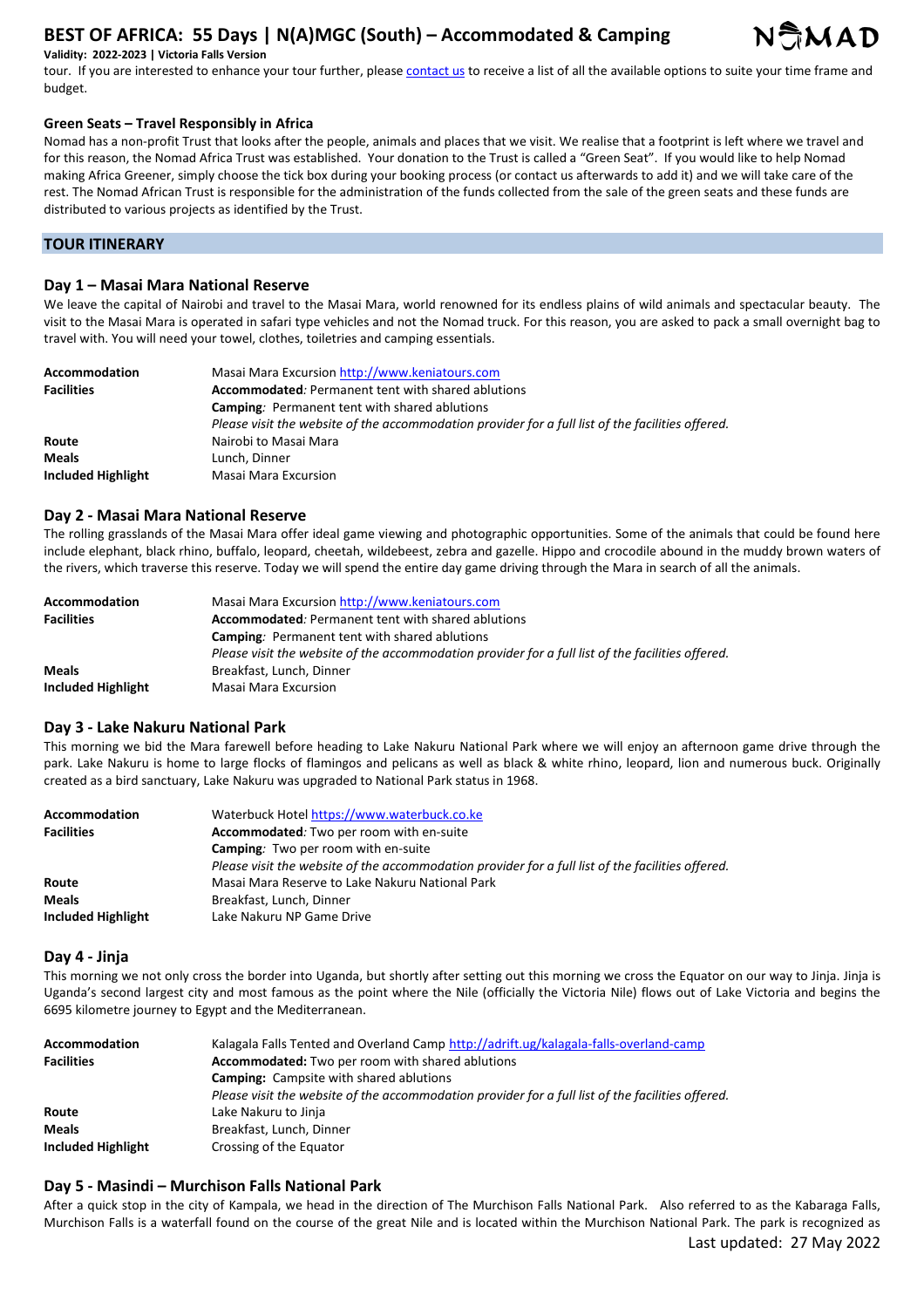

one of the best National Parks in Uganda. After settling into our accommodation in Masindi, your guide will brief you on the activities for the following day.

| Accommodation            | Kabalega Resort http://www.kabalegaresort.com/                                                    |
|--------------------------|---------------------------------------------------------------------------------------------------|
| <b>Facilities</b>        | <b>Accommodated:</b> Two per room with en-suite ablutions                                         |
|                          | <b>Camping:</b> Campsite with shared ablutions                                                    |
|                          | Please visit the website of the accommodation provider for a full list of the facilities offered. |
| Route                    | Jinja to Masindi                                                                                  |
| <b>Meals</b>             | Breakfast, Lunch, Dinner                                                                          |
| <b>Optional Activity</b> | Ziwa Rhino Walk                                                                                   |

## **Day 6 - Masindi – Budongo Central Forest Reserve**

Budongo Forest is the biggest Mahogany forest found in the whole of East Africa and is home to the largest number of chimpanzees throughout Uganda. It is believed that there are between 600 – 700 chimpanzees in Budongo and this morning we will meet up with our chimp guide who will take us on our trek through the forest in search of the chimps. We will also enjoy a boat cruise in the park. Note: As the Chimp trekking is limited to 12 guests per trek, should there be more than 12 guests on a tour the trekking will be split between the morning and the afternoon. Therefore you may find that you will first do the game drive activity followed by the Chimp trekking or vice versa. Please allow for flexibility.

| Accommodation      | Kabalega Resort http://www.kabalegaresort.com/                                                    |
|--------------------|---------------------------------------------------------------------------------------------------|
| <b>Facilities</b>  | <b>Accommodated:</b> Two per room with en-suite ablutions                                         |
|                    | <b>Camping:</b> Campsite with shared ablutions                                                    |
|                    | Please visit the website of the accommodation provider for a full list of the facilities offered. |
| <b>Meals</b>       | Breakfast, Lunch, Dinner                                                                          |
| Included Highlight | Chimp trekking (half day) / Nile River Cruise                                                     |

#### **Day 7 – Lake Kikorongo**

This morning we depart Masindi and transfer towards the edges of the Queen Elizabeth National Park. Our accommodation for the night is nestled atop a hill overlooking Lake Kikorongo.

| <b>Accommodation</b> | Simba Safari Camp https://ugandalodges.com/simba/                                                 |
|----------------------|---------------------------------------------------------------------------------------------------|
| <b>Facilities</b>    | Accommodated: Two per room with En-suite bathroom                                                 |
|                      | <b>Camping:</b> Campsite with shared ablutions                                                    |
|                      | Please visit the website of the accommodation provider for a full list of the facilities offered. |
| Route                | Masindi to Lake Kikorongo                                                                         |
| <b>Meals</b>         | Breakfast, Lunch, Dinner                                                                          |

## **Day 8 - Gorillas (Lake Bunyonyi)**

Crossing the Equator once more we travel south to the beautiful scenery of Lake Bunyonyi. With eager anticipation we prepare for the upcoming Gorilla trekking excursion and tonight we will receive a briefing on what to expect.

| <b>Accommodation</b> | Lake Bunyonyi Overland https://mbzgroup.africa/                                                   |
|----------------------|---------------------------------------------------------------------------------------------------|
| <b>Facilities</b>    | Accommodated: Two per room with En-suite bathroom                                                 |
|                      | <b>Camping:</b> Campsite with shared ablutions                                                    |
|                      | Please visit the website of the accommodation provider for a full list of the facilities offered. |
| Route                | Kampala to Lake Bunyonyi                                                                          |
| <b>Meals</b>         | Breakfast, Lunch, Dinner                                                                          |

## **Day 9 - Gorillas (Lake Bunyonyi)**

The mountain gorilla is extremely endangered and while exact numbers vary it is widely assumed that there are only around 650 left. Visiting the gorillas is a great way to support their future on earth as the money spent on permits is used for their protection. An extremely important part of the future conservation of the remaining gorillas rests in the community development work – as local communities change their attitudes towards wildlife and start to protect rather than poach, the future of the mountain gorilla is assured.

As permits granting permission to visit the gorillas are extremely limited we require flexibility in both the tour itinerary and where we actually visit them. The home of the mountain gorillas is completely at odds with man-made borders and so their range encompasses Uganda, Rwanda and the DRC (Democratic Republic of the Congo). Whenever possible we choose to make use of the National Park in Uganda, but this depends on the availability of permits. Should we not obtain permits to visit the mountain gorillas in Uganda then we will inform all passengers beforehand that the tour will travel to Rwanda or DRC.

On your free day in Bunyonyi you will have the opportunity to participate in certain optional activities. You can also go hiking or explore the area on a mountain bike.

| Accommodation     | Lake Bunyonyi Overland https://mbzgroup.africa/                                                       |
|-------------------|-------------------------------------------------------------------------------------------------------|
| <b>Facilities</b> | <b>Accommodated:</b> Two per room with En-suite bathroom                                              |
|                   | <b>Camping:</b> Campsite with shared ablutions                                                        |
|                   | Please visit the website of the accommodation provider for a full list of the facilities offered.     |
| Route             | Lake Bunyonyi National Park to the starting point of the gorilla trek (in safari or smaller vehicles) |

NAMAD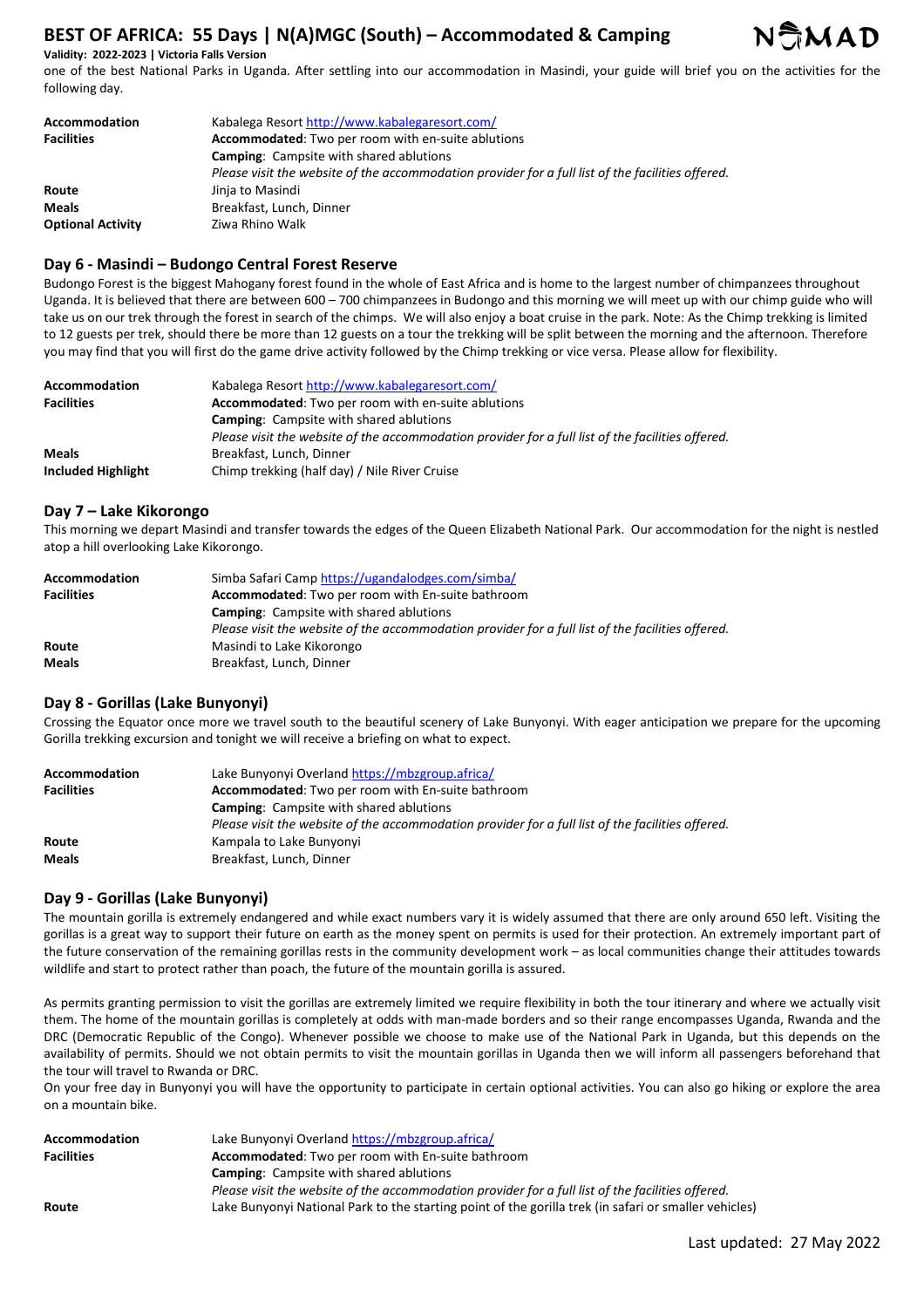

**Validity: 2022-2023 | Victoria Falls Version Meals** Breakfast, Lunch, Dinner **Optional Activity** Gorilla Trekking, Pygmy visit, Rwanda day tour

# **Day 10 - Gorillas (Lake Bunyonyi)**

Although there are 2 days allocated to Gorilla Trekking you will only spend one day on the trek. The other days are there to provide a large enough window in which to obtain permits and to allow the entire group to trek if there are more than 6 of you on the tour.

| Accommodation            | Lake Bunyonyi Overland https://mbzgroup.africa/                                                   |
|--------------------------|---------------------------------------------------------------------------------------------------|
| <b>Facilities</b>        | Accommodated: Two per room with En-suite bathroom                                                 |
|                          | <b>Camping:</b> Campsite with shared ablutions                                                    |
|                          | Please visit the website of the accommodation provider for a full list of the facilities offered. |
| <b>Meals</b>             | Breakfast, Lunch, Dinner                                                                          |
| <b>Optional Activity</b> | Gorilla Trekking, Pygmy visit, Rwanda day tour                                                    |

# **Day 11 - Lake Bunyonyi – Kampala**

This morning we set off on our return journey to Kampala and make a third crossing of the Equator along our way. Tonight your guide will brief you on the activities available in Jinja so that you can plan your day tomorrow. We overnight in Kampala.

| Accommodation     | Hillside Plaza Hotel http://www.hillsideplazahotel.co.ug/                                         |
|-------------------|---------------------------------------------------------------------------------------------------|
| <b>Facilities</b> | <b>Accommodated:</b> Two per room with En-suite bathroom                                          |
|                   | <b>Camping:</b> Two per room with En-suite bathroom                                               |
|                   | Please visit the website of the accommodation provider for a full list of the facilities offered. |
| Route             | Lake Bunyonyi to Kampala                                                                          |
| <b>Meals</b>      | Breakfast, Lunch, Dinner                                                                          |

## **Day 12 - Jinja**

A short distance from Kampala, Jinja offers many exciting activities and your guide will assist you to plan for this day. Most activities are focussed around the waters of the Nile and these include rafting, kayaking and a variety of cruises on Africa's largest river. While those who may be less inclined to water sports can enjoy horse riding or a quadbike adventure on dry land.

| Accommodation<br><b>Facilities</b> | Kalagala Falls Tented and Overland Camp http://adrift.ug/kalagala-falls-overland-camp<br>Accommodated: Two per room with shared ablutions |
|------------------------------------|-------------------------------------------------------------------------------------------------------------------------------------------|
|                                    | <b>Camping:</b> Campsite with shared ablutions                                                                                            |
|                                    | Please visit the website of the accommodation provider for a full list of the facilities offered.                                         |
| Route                              | Kampala to Jinja                                                                                                                          |
| <b>Meals</b>                       | Breakfast, Lunch, Dinner                                                                                                                  |
| <b>Optional Activity</b>           | Quad biking, kayaking, rafting                                                                                                            |

## **Day 13 - Kenya – Eldoret**

Returning to Kenya we visit Eldoret, the country's 5th largest city. The Great Rift Valley is still the dominant geographical feature of this region and the altitude at Eldoret is 2100 metres above sea level.

| <b>Accommodation</b> | Naiberi River Camp http://www.naiberi.com                                                         |
|----------------------|---------------------------------------------------------------------------------------------------|
| <b>Facilities</b>    | Accommodated: Two per room with shared ablutions                                                  |
|                      | <b>Camping:</b> Campsite with shared ablutions                                                    |
|                      | Please visit the website of the accommodation provider for a full list of the facilities offered. |
| Route                | Jinja to Eldoret                                                                                  |
| <b>Meals</b>         | Breakfast, Lunch, Dinner                                                                          |
| <b>Border Post</b>   | Kenya: Busia 09256 454 3482                                                                       |
|                      | Uganda: Malaba                                                                                    |

### **Day 14 - Nairobi**

Returning to Nairobi this afternoon we reflect on many memories that we have gathered together and brace ourselves for a return to the busy streets of Nairobi.

| Hotel Boulevard www.hotelboulevard.co.ke/                                                         |
|---------------------------------------------------------------------------------------------------|
| Two per Room with En-suite Bathroom                                                               |
| Please visit the website of the accommodation provider for a full list of the facilities offered. |
| Eldoret to Nairobi                                                                                |
| Breakfast, Lunch                                                                                  |
|                                                                                                   |

The Itinerary is flexible and can be changed without notice in order to accommodate the best possible viewing of the Mountain Gorillas. The Permit *price to visit the Gorillas can also change without notice.*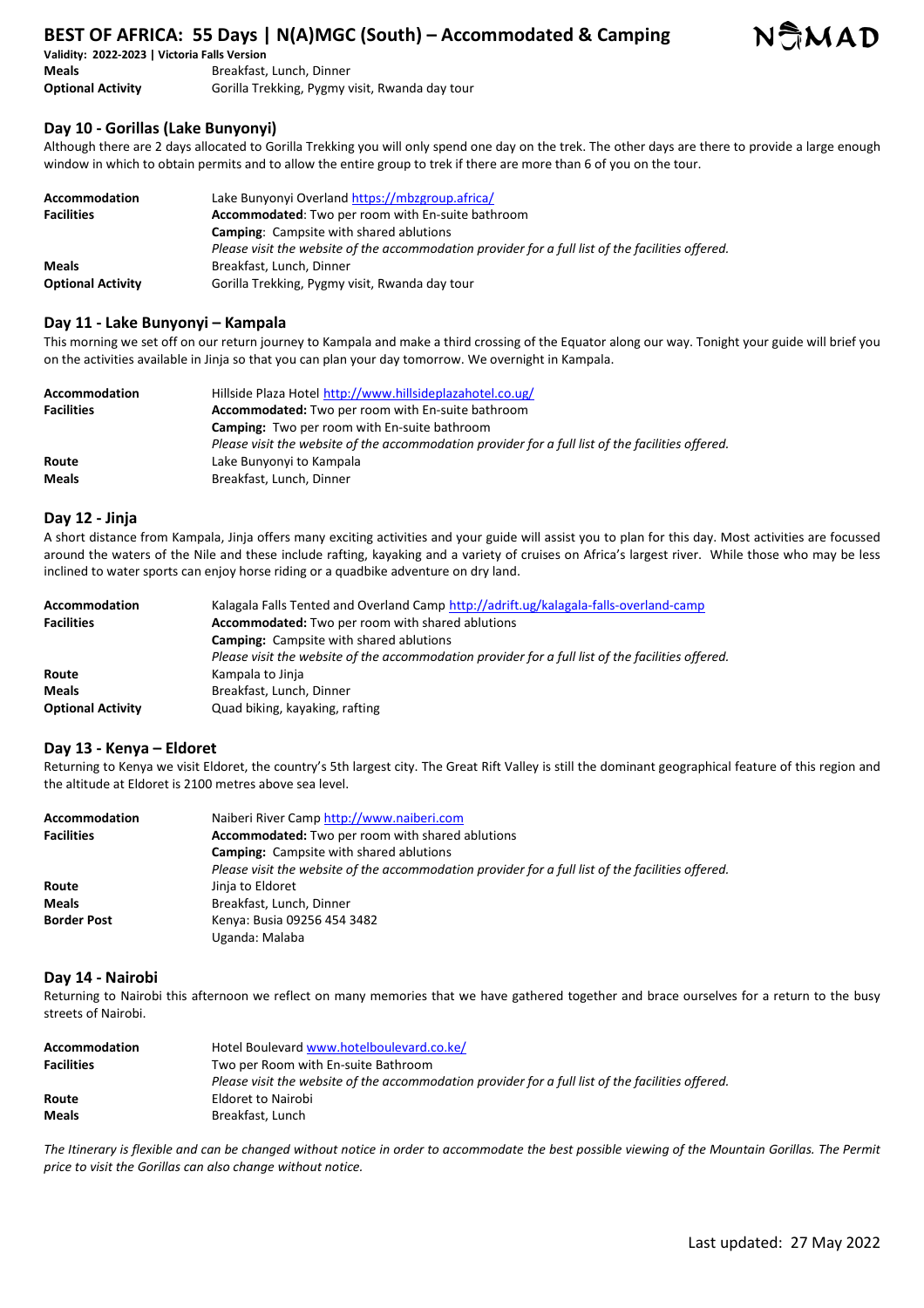**Validity: 2022-2023 | Victoria Falls Version** 



# **Day 15 - Nairobi**

Today is free for you to explore the streets of Nairobi. A number of optional day trips can be booked including a visit to the Giraffe Centre and the Nairobi National Park.

| Accommodation            | Hotel Boulevard www.hotelboulevard.co.ke/                                                         |
|--------------------------|---------------------------------------------------------------------------------------------------|
| <b>Facilities</b>        | <b>Accommodated:</b> Two per room with En-suite bathroom                                          |
|                          | <b>Camping:</b> Two per room with En-suite bathroom                                               |
|                          | Please visit the website of the accommodation provider for a full list of the facilities offered. |
| <b>Meals</b>             | <b>Breakfast</b>                                                                                  |
| <b>Optional Activity</b> | Giraffe Centre / Nairobi National Park                                                            |

# **Day 16 - Arusha**

Leaving behind the bustle of Nairobi we travel south to the Tanzanian border. After completing border formalities we continue to the busy town of Arusha, our base for the night. Northern Tanzania is home to the Serengeti, Ngorongoro and Kilimanjaro.

| Accommodation      | Meru Mbega Lodge http://www.mt-meru.com/mbega.html                                                |
|--------------------|---------------------------------------------------------------------------------------------------|
| <b>Facilities</b>  | Accommodated: Two per room with en-suite bathroom                                                 |
|                    | <b>Camping:</b> Campsite with shared ablutions                                                    |
|                    | Please visit the website of the accommodation provider for a full list of the facilities offered. |
| Route              | Nairobi to Arusha                                                                                 |
| <b>Meals</b>       | Lunch. Dinner                                                                                     |
| <b>Border Post</b> | Tanzania: Namanga, no telephone number, Open: 24hrs                                               |
|                    | Kenya: Namanga, Tel: +254 455 32002, Open: 24 hrs                                                 |

## **Day 17 – Karatu**

Although it is a short distance to Karatu, we will spend most of the day commuting closer to the Ngorongoro Crater. Upon arrival in Karatu, our guide will brief us on our overnight excursion into the crater and Serengeti National Park.

| Accommodation     | Kudu Camp http://kuducamp.com/                                                                    |
|-------------------|---------------------------------------------------------------------------------------------------|
| <b>Facilities</b> | <b>Accommodated:</b> Two per room with en-suite bathroom                                          |
|                   | <b>Camping:</b> Campsite with shared ablutions                                                    |
|                   | Please visit the website of the accommodation provider for a full list of the facilities offered. |
| Route             | Arusha to Karatu                                                                                  |
| <b>Meals</b>      | Breakfast, Lunch, Dinner                                                                          |

## **Day 18 - Ngorongoro Crater & Seronera Excursion**

We rise early and will be collected from our camp and transferred to the Ngorongoro Crater in 4x4 safari type vehicles. We will spend the bulk of our day exploring the crater floor in search of the animals which roam the plains. In the afternoon, we will arrive at our overnight camp in the Seronera region, located in the heart of the Serengeti National Park. The camp is surrounded by spectacular views and abundant wildlife and this evening, while sipping on a cold beverage, we will enjoy the sights and sounds of nature passing right in front of your meru style tent.

| <b>Accommodation</b> | Private Tented Camp http://www.kanangaspecialtentedcamp.com/                                      |
|----------------------|---------------------------------------------------------------------------------------------------|
| <b>Facilities</b>    | Accommodated: Two per permanent tent with en-suite bathroom                                       |
|                      | <b>Camping:</b> Two per permanent tent with en-suite bathroom                                     |
|                      | Please visit the website of the accommodation provider for a full list of the facilities offered. |
| Route                | Karatu to Seronera via Ngorongoro Crater                                                          |
| <b>Meals</b>         | Breakfast, Lunch, Dinner                                                                          |
| Included Highlight   | Full day 4x4 excursion to Ngorongoro Crater and afternoon drive into Seronera                     |

## **Day 19 – Serengeti National Park**

This morning we rise early to enjoy our time game driving through Serengeti National Park. Famous for the abundant wildlife that exists in the park, we will spend most of our day in search of the animals that reside here. We will arrive back in Karatu in the late afternoon and will spend our evening reminiscing about our encounters of the past two days.

| Accommodation      | Kudu Camp http://kuducamp.com/                                                                    |
|--------------------|---------------------------------------------------------------------------------------------------|
| <b>Facilities</b>  | <b>Accommodated:</b> Two per room with en-suite bathroom                                          |
|                    | <b>Camping:</b> Campsite with shared bathroom                                                     |
|                    | Please visit the website of the accommodation provider for a full list of the facilities offered. |
| <b>Meals</b>       | Breakfast, Lunch, Dinner                                                                          |
| Included Highlight | Game Drive through Seronera, Serengeti National Park                                              |

## **Day 20 - Arusha**

Wrapping up our time in Karatu and Ngorongoro Crater, we board our truck and return to Arusha. Upon arrival in Arusha we are reunited with our fellow travellers who opted for the Serengeti excursion.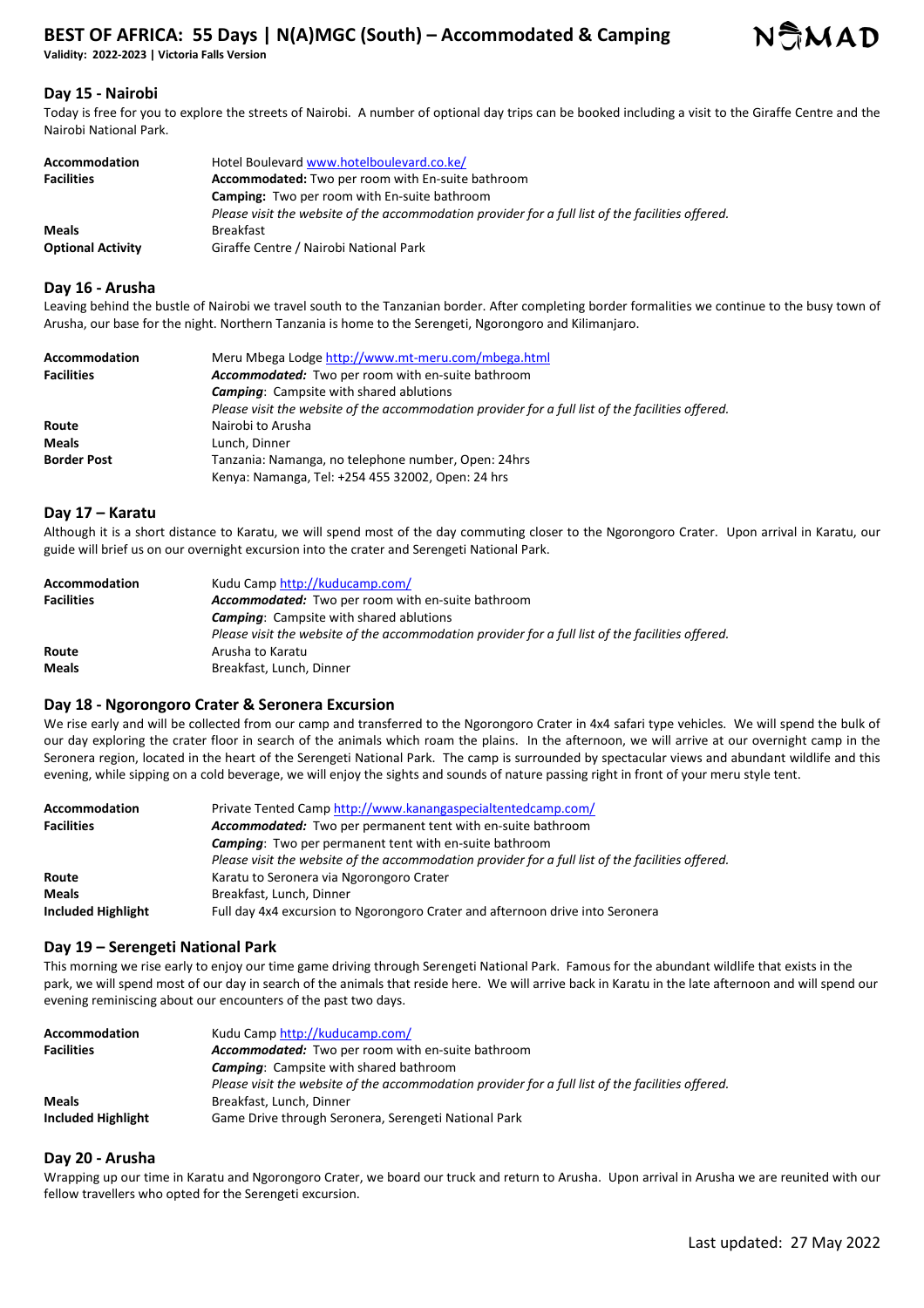

| Validity: 2022-2023   Victoria Falls Version |                                                                                                   |
|----------------------------------------------|---------------------------------------------------------------------------------------------------|
| Accommodation                                | Meru Mbega Lodge http://www.mt-meru.com/mbega.html                                                |
| <b>Facilities</b>                            | <b>Accommodated:</b> Two per room with en-suite bathroom                                          |
|                                              | <b>Camping:</b> Campsite with Shared Ablutions                                                    |
|                                              | Please visit the website of the accommodation provider for a full list of the facilities offered. |
| Route                                        | Karatu to Arusha                                                                                  |
| <b>Meals</b>                                 | Breakfast, Lunch, Dinner                                                                          |

### **Day 21 - Bagamoyo**

We head out early this morning as we journey south to our overnight stop in the coastal town of Bagamoyo. Formerly a centre point of the East African slave trade, Bagamoyo lies just north of the port of Dar es Salaam and is a perfect launching point for our upcoming Zanzibar Excursion. While today is primarily a travel day, we experience the hustle and bustle of one of Africa's major travel routes. Road travel in Africa is an experience in itself and the bustling markets, villages and scenic backdrops that line the routes give a window into the lifestyle of rural Africa. This evening we will prepare for our Zanzibar Excursion that begins tomorrow morning.

| <b>Accommodation</b> | Bagamoyo Travellers Lodge http://www.bagamoyo.com/travellers-lodge/                               |
|----------------------|---------------------------------------------------------------------------------------------------|
| <b>Facilities</b>    | Accommodated: Two per room with en-suite bathroom                                                 |
|                      | <b>Camping:</b> Campsite with shared ablutions                                                    |
|                      | Please visit the website of the accommodation provider for a full list of the facilities offered. |
| Route                | Arusha to Bagamoyo                                                                                |
| <b>Meals</b>         | Breakfast, Lunch, Dinner                                                                          |

## **Day 22 – Nungwi (Zanzibar)**

We complete the short journey into Dar es Salaam this morning and board our ferry for the two hour trip to Zanzibar. After arriving at the ferry port we board make our way to Nungwi on the northern shores of the island. There are a number of excursions that can be arranged and your guide will be on hand to assist.

| <b>Accommodation</b> | Amaan Bungalows http://oceangrouphotel.com/amaan-bungalows/                                       |
|----------------------|---------------------------------------------------------------------------------------------------|
| <b>Facilities</b>    | Accommodated: Two per room with en-suite bathroom                                                 |
|                      | <b>Camping:</b> Two per Room with en-suite bathroom                                               |
|                      | Please visit the website of the accommodation provider for a full list of the facilities offered. |
| Route                | Bagamoyo to Nungwi (Zanzibar)                                                                     |
| <b>Meals</b>         | Lunch. Dinner                                                                                     |
| Included highlight   | Zanzibar Excursion                                                                                |

#### **Day 23 – Nungwi**

Today is a free day to enjoy some of the many attractions and activities on offer. Water sports are the order of the day and Nungwi offers fishing, snorkelling, scuba diving and a variety of ocean safari options. Whatever it is you chose to do today, you will have ample opportunity to create some island memories. Rent a scooter and explore the many attractions on offer or simply relax on the beach and soak up the sun.

| Accommodation            | Amaan Bungalows http://oceangrouphotel.com/amaan-bungalows/                                       |
|--------------------------|---------------------------------------------------------------------------------------------------|
| <b>Facilities</b>        | Accommodated: Two per room with en-suite bathroom                                                 |
|                          | <b>Camping:</b> Two per Room with en-suite bathroom                                               |
|                          | Please visit the website of the accommodation provider for a full list of the facilities offered. |
| <b>Meals</b>             | Breakfast, Lunch, Dinner                                                                          |
| <b>Optional Activity</b> | Fishing, Snorkelling, Scuba Diving, Turtle Sanctuary Visit, Village Tours and more                |

#### **Day 24 – Nungwi - Stone Town**

This morning our visit to Nungwi comes to an end as we transfer by road to Stone Town. Before we arrive in Stone Town, we will stop along the way to enjoy a guided walking spice tour, which passes through villages and spice plantations. You will be able to witness first-hand how spice farm workers climb the trees and seek out specific plants and will have the opportunity to purchase fresh spices directly from these farms. Boasting a rich history this busy port of Stone Town was once a landmark on both the Slave and Spice trade routes.

| <b>Accommodation</b> | All Seasons Hotel (website not available)                                                         |
|----------------------|---------------------------------------------------------------------------------------------------|
| <b>Facilities</b>    | <b>Accommodated:</b> Two per room with en-suite bathroom                                          |
|                      | <b>Camping:</b> Two per Room with En-Suite Bathroom                                               |
|                      | Please visit the website of the accommodation provider for a full list of the facilities offered. |
| Route                | Nungwi to Stone Town                                                                              |
| <b>Meals</b>         | Breakfast, Lunch, Dinner                                                                          |
| Included Highlight   | Prison Island boat tour / Walking Spice Tour                                                      |

#### **Day 25 - Mikumi**

Leaving the coast behind us we travel inland and make our way to Mikumi where we stop for the night. Mikumi National Park ranks as the fourth largest park in Tanzania and forms part of a 75 000 square kilometre wilderness that centres on Selous, Africa's largest game reserve.

| Accommodation     | Camp Bastian http://www.campbastian.com/                 |
|-------------------|----------------------------------------------------------|
| <b>Facilities</b> | <b>Accommodated:</b> Two per room with en-suite bathroom |
|                   | <b>Camping:</b> Campsite with shared ablutions           |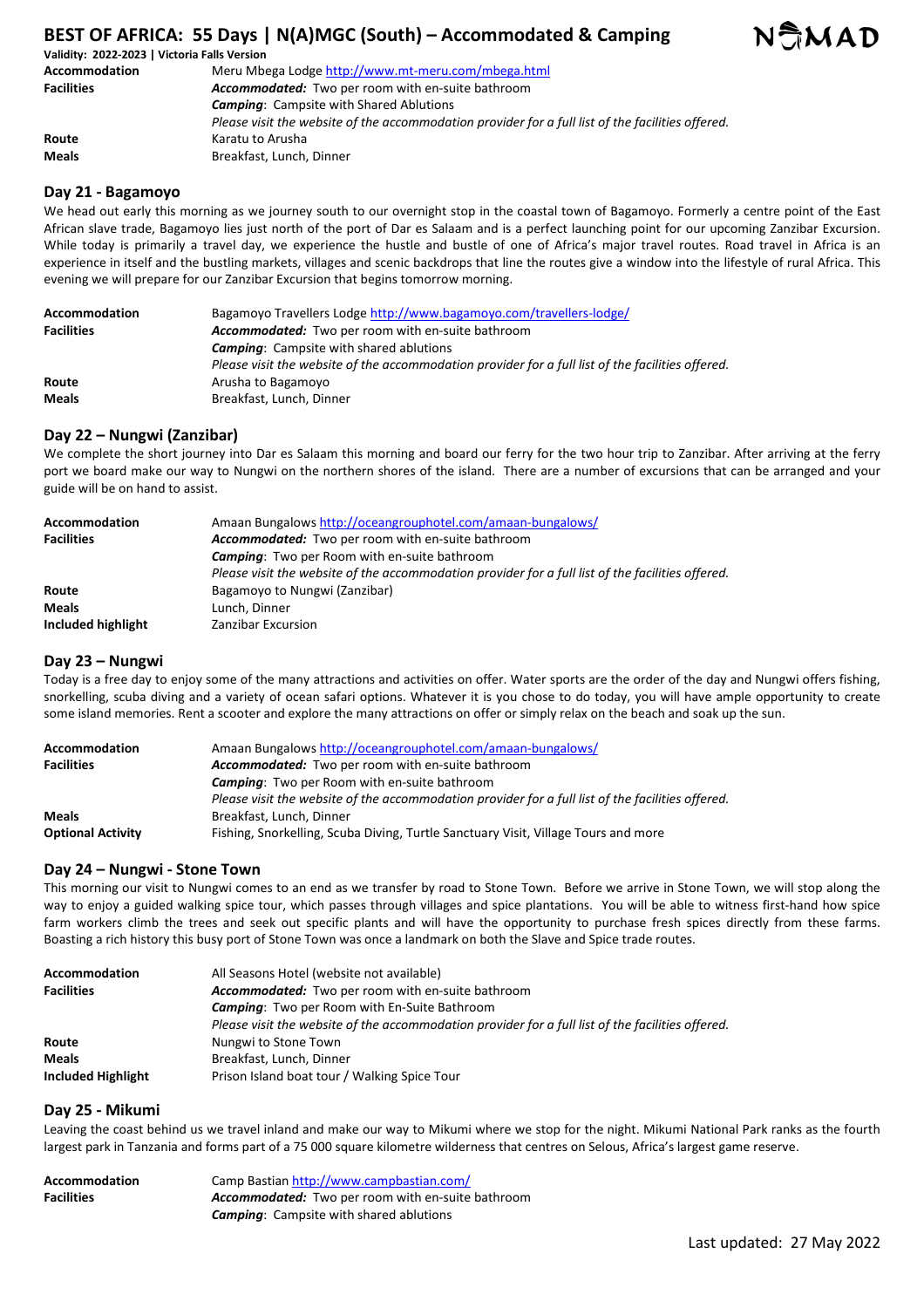#### **Validity: 2022-2023 | Victoria Falls Version**

|                          | Please visit the website of the accommodation provider for a full list of the facilities offered. |
|--------------------------|---------------------------------------------------------------------------------------------------|
| Route                    | Zanzibar via Dar es Salaam to Mikumi                                                              |
| <b>Meals</b>             | Breakfast. Lunch. Dinner                                                                          |
| <b>Optional Activity</b> | Mikumi Game Drive                                                                                 |

## **Day 26 - Iringa**

The town of Iringa sits on a cliff overlooking the Ruaha River Valley. The town centre offers the visitor a view into the past with its German colonial buildings and a popular market. The Commonwealth War Graves Cemetery memorialises soldiers who died in local battles during WWI and WWII.

| Accommodation<br><b>Facilities</b> | Kisolanza Farm http://www.kisolanza.com<br><b>Accommodated:</b> Two per room with en-suite bathroom<br><b>Camping:</b> Campsite with shared ablutions<br>Please visit the website of the accommodation provider for a full list of the facilities offered. |
|------------------------------------|------------------------------------------------------------------------------------------------------------------------------------------------------------------------------------------------------------------------------------------------------------|
| Route                              | Mikumi to Iringa                                                                                                                                                                                                                                           |
| <b>Meals</b>                       | Breakfast, Lunch, Dinner                                                                                                                                                                                                                                   |

## **Day 27 – Mbeya Region**

This afternoon we will make a stop at a local coffee plantation where we have the opportunity to see the process of growing and harvesting coffee beans and will be able to sample some of the beans.

| <b>Accommodation</b>     | Utengule Coffee Lodge https://www.utengule.com/                                                   |
|--------------------------|---------------------------------------------------------------------------------------------------|
| <b>Facilities</b>        | Accommodated: Two per room with en-suite bathroom                                                 |
|                          | <b>Camping:</b> Campsite with shared ablutions                                                    |
|                          | Please visit the website of the accommodation provider for a full list of the facilities offered. |
| Route                    | Iringa to Chilumba                                                                                |
| <b>Meals</b>             | Breakfast, Lunch, Dinner                                                                          |
| <b>Included Activity</b> | <b>Coffee Plantation Visit</b>                                                                    |

## **Day 28 – Lake Malawi**

Leaving Tanzania behind, we descend the Great Rift Valley and cross the border into Malawi. Known as the "Warm Heart of Africa" the lakeside country is blessed with natural beauty Our destination tonight is the shores of Lake Malawi where we look forward to spending the night enjoying the attractions of the northern regions of the lake. Snorkelling in the crystal waters offers the chance to see first-hand the brilliantly coloured tropical cichlids, tiny fish often found in colourful aquariums around the world.

| <b>Accommodation</b> | Chitimba https://edpeeters.wixsite.com/chitimbacamp                                               |
|----------------------|---------------------------------------------------------------------------------------------------|
| <b>Facilities</b>    | Accommodated: Two per room with en-suite bathroom                                                 |
|                      | <b>Camping:</b> Campsite with shared ablutions                                                    |
|                      | Please visit the website of the accommodation provider for a full list of the facilities offered. |
| <b>Meals</b>         | Breakfast, Lunch, Dinner                                                                          |
| <b>Border Post</b>   | Tanzania: Chi'zumulu, Tel: +265 15 357 207, Open: 06h00-18h00                                     |
|                      | Malawi: Songwe (no telephone), Open: 06h00-18h00                                                  |

#### **Day 29 – Lake Malawi**

This morning we board our truck and head further South of Lake Malawi. Our destination tonight is the shores of Lake Malawi. Stretching over 500km along the western boundary of Malawi, the lake is home to more species of fish than any other lake. We spend the night on the shores of this natural wonder.

| <b>Accommodation</b> | Ngala Beach Lodge http://www.ngalabeach.com/                                                      |
|----------------------|---------------------------------------------------------------------------------------------------|
| <b>Facilities</b>    | Accommodated: Two per room with en-suite bathroom                                                 |
|                      | <b>Camping:</b> Campsite with shared ablutions                                                    |
|                      | Please visit the website of the accommodation provider for a full list of the facilities offered. |
| Route                | North Lake Malawi to Central Lake Malawi                                                          |
| <b>Meals</b>         | Breakfast, Lunch, Dinner                                                                          |
| Included Highlight   | Village Walk with Nomad Tour Leader                                                               |

#### **Day 30 – Lake Malawi**

Today is another day of leisure, relaxing at the lake. Use the time to read a book, soak up the sun or indulge in the many attractions that are on offer.

| <b>Accommodation</b><br><b>Facilities</b> | Ngala Beach Lodge http://www.ngalabeach.com/<br>Accommodated: Two per room with en-suite bathroom |
|-------------------------------------------|---------------------------------------------------------------------------------------------------|
|                                           | <b>Camping:</b> Campsite with shared ablutions                                                    |
|                                           | Please visit the website of the accommodation provider for a full list of the facilities offered. |
| <b>Meals</b>                              | Breakfast, Lunch, Dinner                                                                          |

NAMAD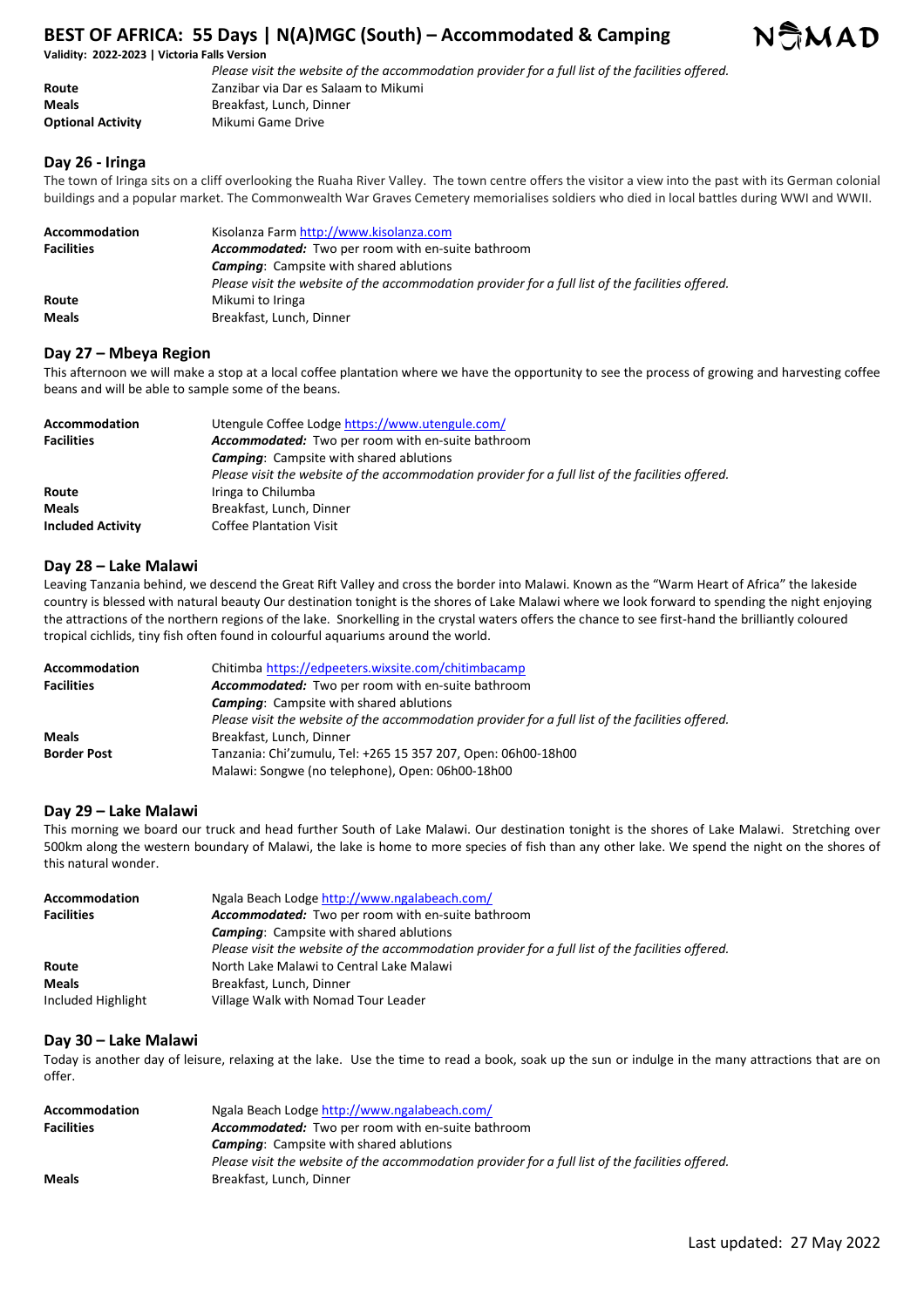**Validity: 2022-2023 | Victoria Falls Version** 



## **Day 31 – South Luangwa**

This morning we enjoy a final sunrise on the shores of Lake Malawi before setting off for Zambia and the South Luangwa National Park. After crossing the border into Zambia we make a short stop in Chipata before continuing to our camp on the banks of the Luangwa River. Having watched the sun rise over Lake Malawi in the morning we enjoy an equally spectacular sunset over the Luangwa River this evening.

| <b>Accommodation</b> | Wildlife Camp http://www.wildlifecamp-zambia.com OR Marula Lodge https://www.marulalodgezambia.com/ |
|----------------------|-----------------------------------------------------------------------------------------------------|
| <b>Facilities</b>    | Accommodated: Two per room with en-suite bathroom                                                   |
|                      | <b>Camping:</b> Campsite with shared ablutions                                                      |
|                      | Please visit the website of the accommodation provider for a full list of the facilities offered.   |
| Route                | Nkhotakota Region to South Luangwa National Park                                                    |
| Meals                | Breakfast, Lunch, Dinner                                                                            |
| <b>Border</b>        | Zambia: Mwani Border / Tel: +260(0)21 138 1930                                                      |
|                      | Malawi: Mchinji Border / Tel: +265 (0)12 42215                                                      |

## **Day 32 – South Luangwa**

South Luangwa National Park is a world-class safari destination and we have a full day to explore the park in search of the variety of wildlife found in the park. This morning you can partake in an optional morning safari or during the dry season (April to December) you can join one of the iconic walking safaris on offer in the park. This afternoon we will enjoy a Sunset Drive in the park, enjoying a sundowner on the way. The unique opportunity to explore the park at night gives us a chance to spot the elusive nocturnal species that are rarely seen in the day.

| <b>Accommodation</b>     | Wildlife Camp http://www.wildlifecamp-zambia.com OR Marula Lodge https://www.marulalodgezambia.com/ |
|--------------------------|-----------------------------------------------------------------------------------------------------|
| <b>Facilities</b>        | Accommodated: Two per room with en-suite bathroom                                                   |
|                          | <b>Camping:</b> Campsite with shared ablutions                                                      |
|                          | Please visit the website of the accommodation provider for a full list of the facilities offered.   |
| <b>Meals</b>             | Breakfast, Lunch, Dinner                                                                            |
| Included Highlight       | Sunset Game Drive in South Luangwa National Park                                                    |
| <b>Optional Activity</b> | Safari Walk (seasonal) or Morning Game Drive in South Luangwa                                       |

## **Day 33 - Petauke**

Leaving the Luangwa Valley this morning we make a stop at Tribal Textiles. The Chipata area is a major producer of Cotton and this morning we get a taste of the creativity of the African culture. Those interested can enjoy a tour of their workshops (March to December) to see how these colourful fabrics are crafted. Our destination tonight is the small town of Petauke.

| <b>Accommodation</b> | Chimwemwe Executive Lodge http://www.chimwemwelodge.com                                           |
|----------------------|---------------------------------------------------------------------------------------------------|
| <b>Facilities</b>    | Accommodated: Two per room with en-suite bathroom                                                 |
|                      | <b>Camping:</b> Campsite with shared ablutions                                                    |
|                      | Please visit the website of the accommodation provider for a full list of the facilities offered. |
| Route                | South Luangwa to Petauke                                                                          |
| <b>Meals</b>         | Breakfast, Lunch, Dinner                                                                          |
| Included Highlight   | Textile project visit (full tour available March to December)                                     |

#### **Day 34 - Lusaka**

As an important link between Lusaka and neighbouring Malawi, the Great East Road winds through rural Zambia and we will cross the Luangwa River on our way to Lusaka. The route today is dotted with villages and subsistence farms and the landscapes serve as a stark contrast to the developed countries, so many of us call home.

| Accommodation     | Eureka Camp http://www.eurekacamp.com                                                             |
|-------------------|---------------------------------------------------------------------------------------------------|
| <b>Facilities</b> | Accommodated: Two per room with en-suite bathroom                                                 |
|                   | <b>Camping:</b> Campsite with shared ablutions                                                    |
|                   | Please visit the website of the accommodation provider for a full list of the facilities offered. |
| Route             | Petauke to Lusaka                                                                                 |
| <b>Meals</b>      | Breakfast, Lunch, Dinner                                                                          |

## **Day 35 – Victoria Falls**

Crossing the Southern reaches of Zambia we make our way to the adventure town of Victoria Falls. This afternoon we get our first look at the mighty Victoria Falls. Crossing the bridge between Zambia and Zimbabwe we get a view of "Musi oa Tunya", the Smoke that Thunders as the falls are known in the local language. Victoria Falls offers a host of optional activities and these can be booked on arrival in Victoria Falls.

| <b>Accommodation</b>                                                                            | Shearwater Explorers Village http://explorersvillage.com/                                         |
|-------------------------------------------------------------------------------------------------|---------------------------------------------------------------------------------------------------|
| <b>Accommodated:</b> Two per room with en-suite bathroom (Adventure Rooms)<br><b>Facilities</b> |                                                                                                   |
|                                                                                                 | <b>Camping:</b> Campsite (pre-erected dome tent with camper beds) with Shared Ablutions           |
|                                                                                                 | Please visit the website of the accommodation provider for a full list of the facilities offered. |
| Route                                                                                           | Lusaka to Victoria Falls                                                                          |
| <b>Meals</b>                                                                                    | <b>Breakfast</b>                                                                                  |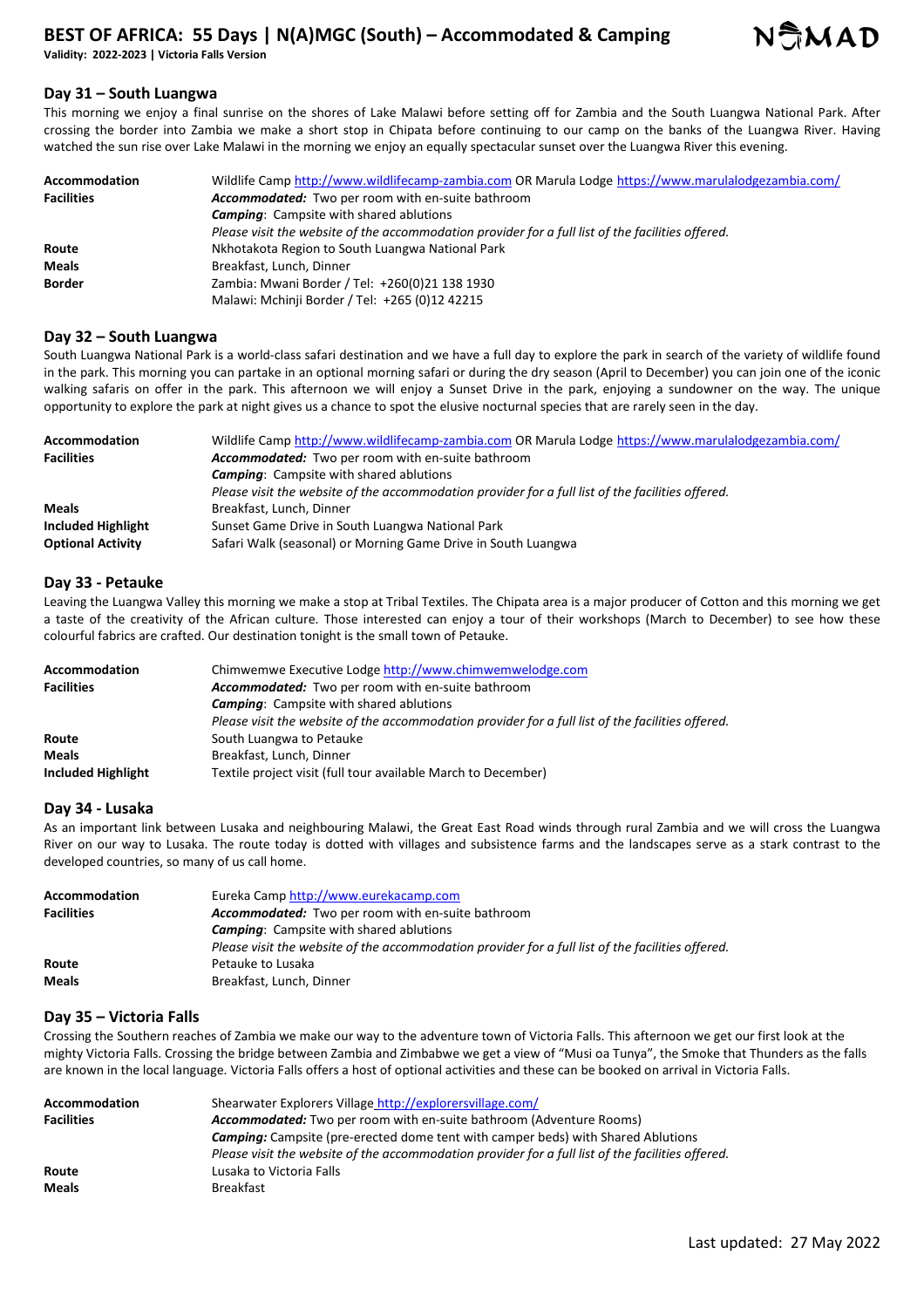# **BEST OF AFRICA: 55 Days | N(A)MGC (South) – Accommodated & Camping Validity: 2022-2023 | Victoria Falls Version**



# **Day 36 - Victoria Falls**

The bustling adventure town of Victoria Falls also offers a range of optional activities for those wanting a dose of adrenaline. For the more relaxed traveller there are craft markets to explore and a delicious high tea is on offer at the Victoria Falls Hotel.

| <b>Accommodation</b>     | Shearwater Explorers Village http://explorersvillage.com/                                                           |
|--------------------------|---------------------------------------------------------------------------------------------------------------------|
| <b>Facilities</b>        | <b>Accommodated:</b> Two per room with en-suite bathroom (Adventure Rooms)                                          |
|                          | <b>Camping:</b> Campsite (pre-erected dome tent with camper beds) with shared ablutions                             |
|                          | Please visit the website of the accommodation provider for a full list of the facilities offered.                   |
| <b>Meals</b>             | Breakfast, Lunch, Dinner                                                                                            |
| <b>Optional Activity</b> | Visit the falls, bungee jump, gorge swing, sunset cruise, helicopter flights, boma dinner experience, dinner cruise |

## **Day 37 - Victoria Falls – Kasane**

This morning you will have the opportunity to participate in the many optional activities on offer in the town of Victoria Falls. After lunch, we travel the short distance to the Botswana border, crossing into Botswana and will arrive at our accommodation in the late afternoon, to set up camp on the banks of the Chobe River.

| Accommodation            | Thebe River Safaris http://www.theberiversafaris.com                                                                |
|--------------------------|---------------------------------------------------------------------------------------------------------------------|
| <b>Facilities</b>        | Accommodated: Two per room with en-suite bathroom                                                                   |
|                          | <b>Camping:</b> Campsite with shared ablutions                                                                      |
|                          | Please visit the website of the accommodation provider for a full list of the facilities offered.                   |
| Route                    | Victoria Falls to Kasane                                                                                            |
| <b>Meals</b>             | Breakfast, Lunch, Dinner                                                                                            |
| <b>Optional Activity</b> | Visit the falls, bungee jump, gorge swing, sunset cruise, helicopter flights, boma dinner experience, dinner cruise |
| <b>Border Post</b>       | Zimbabwe: Kazangula Road, Open: 06h00-20h00                                                                         |
|                          | Botswana: Kazangula Road, Tel: +267 62 50330, Open: 06h00-20h00                                                     |

## **Day 38 – Kasane – Chobe National Park**

For those that opt to participate in the optional game drive in Chobe National Park, you will be collected early from camp and will venture out in open 4x4 safari type vehicles. You will return to camp in time for lunch and a quick siesta before we head out in the afternoon to explore the Chobe National Park from the river, enjoying a leisurely boat cruise which allows us an up close and personal experience with the many elephants that frequent the river in the afternoons.

| Accommodation            | Thebe River Safaris http://www.theberiversafaris.com                                              |
|--------------------------|---------------------------------------------------------------------------------------------------|
| <b>Facilities</b>        | <b>Accommodated:</b> Two per room with en-suite bathroom                                          |
|                          | <b>Camping:</b> Campsite with shared ablutions                                                    |
|                          | Please visit the website of the accommodation provider for a full list of the facilities offered. |
| <b>Meals</b>             | Breakfast, Lunch, Dinner                                                                          |
| Included Highlight       | Chobe National Park Boat Cruise                                                                   |
| <b>Optional Activity</b> | Chobe National Park Game Drive                                                                    |

#### **Day 39 - Savuti Game Reserve**

*You will be separated from your Nomad truck for the next 2 nights and it is therefore important that you pack/gather your personal belongings which you may need, before we depart camp today. Please pack lightly and only take what you need for the following two nights.* The Savuti Game Reserve is a unique area bordered by the Okavango Delta to west and Chobe National Park to the east. Savuti is renowned as a big game area and known for having the largest concentrations of wildlife in Southern Africa. Today is a long day as we spend most of our day travelling through the Savuti Game Reserve in search of the species that roam the plains. Expect some bumpy roads as we traverse this wilderness area in our 4x4 vehicles. Offering habitats from wetland, open water to the grasslands and Savannah woodland, we hope to see as many species of fauna and flora possible. This afternoon we will arrive at our camp in the Khwai Conservation area.

| <b>Accommodation</b>      | Magotho / Boga Campsite (no website available)                                  |
|---------------------------|---------------------------------------------------------------------------------|
| <b>Facilities</b>         | Accommodated: Two per permanent tent with en-suite bathroom                     |
|                           | <b>Camping:</b> Campsite with shared ablutions                                  |
| Route                     | Kasane via Savuti Game Reserve to Khwai Conservation Area (long day ±6-8 hours) |
| <b>Meals</b>              | Breakfast, Lunch, Dinner                                                        |
| <b>Included Highlight</b> | Full Day Game Drive through Savuti Game Reserve in 4x4 safari vehicles          |

#### **Day 40 - Khwai Conservation Area**

Heading out early, we transfer by safari vehicle, to the poling station, where we will meet the polers who will be escorting us into the Delta. The polers will steer us through the serene area of narrow, reed lined channels which open out onto beautiful lagoons. Reaching one of the many islands, a nature walk may be taken with your pole and after the walk, we return by mokoro through the channels back to the poling station. While the mokoro trail is not primarily a game viewing activity, a variety of game may be spotted in this pristine wilderness area, including elephant, giraffe, kudu, impala and zebra. After lunch, we will return to the Khwai Conservation Area for our afternoon game drive which will be conducted in open 4x4 safari vehicles. The game viewing routes chosen during the afternoon by the professional guide may vary especially when high floods are experienced as certain roads may be closed or impassable.

| <b>Accommodation</b> | Magotho / Boga Campsite (no website available)                     |
|----------------------|--------------------------------------------------------------------|
| <b>Facilities</b>    | <b>Accommodated:</b> Two per permanent tent with en-suite bathroom |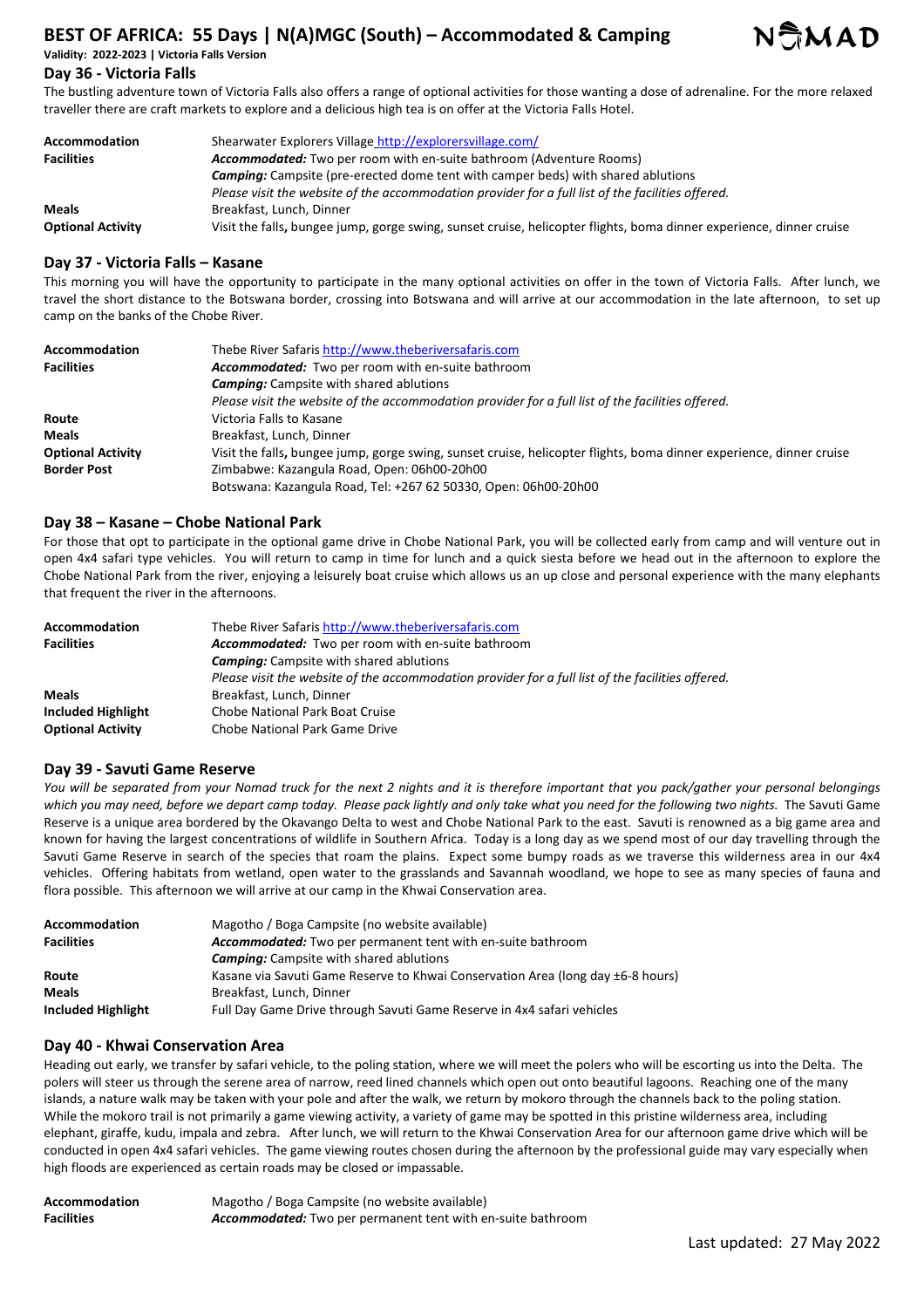

|                    | <b>Camping:</b> Campsite with shared ablutions                                    |
|--------------------|-----------------------------------------------------------------------------------|
| Route              | Khwai Conservation area - poling station – Okavango Delta Khwai Conservation area |
| <b>Meals</b>       | Breakfast, Lunch, Dinner                                                          |
| Included Highlight | Okavango Delta Morning Mokoro Excursion / Khwai Conservation Afternoon Game Drive |

## **Day 41 – Central Kalahari District**

We will depart early this morning in our 4x4 vehicles and make our way to Maun, where upon arrival you will have the opportunity to go on an optional scenic flight over the Okavango Delta (time and weather permitting). In Maun, we will re-unite with our Nomad truck and will continue our journey towards the Ghanzi district in the central Kalahari. Tonight we get a first-hand experience of the San culture, well known for its rich traditions of song, dance and story-telling. The nomadic San are hunter-gatherers that have passed down a rich knowledge of the plants and animals that play such an important part in their lifestyle.

| Accommodation             | Ghanzi Trail Blazers http://ghanzitrailblazers.co.bw                                              |
|---------------------------|---------------------------------------------------------------------------------------------------|
| <b>Facilities</b>         | Accommodated: Two per room with en-suite bathroom                                                 |
|                           | <b>Camping:</b> Campsite with shared ablutions                                                    |
|                           | Please visit the website of the accommodation provider for a full list of the facilities offered. |
| Route                     | Khwai Conservation area via Maun to Ghanzi                                                        |
| <b>Meals</b>              | Breakfast, Lunch, Dinner                                                                          |
| <b>Optional Activity</b>  | Okavango Delta scenic flight                                                                      |
| <b>Included Highlight</b> | San Evening Dance Performance                                                                     |
| <b>Optional Activity</b>  | San Guided Walk (could take place the next morning)                                               |

## **Day 42 – Ghanzi – Windhoek**

We start early this morning as we continue west and cross the border into Namibia, travelling onwards to the capital city of Windhoek. *(Our accommodation for the night is situated halfway between the city and the airport).*

| Accommodation      | Heja Game Lodge http://www.hejalodge.com OR Klein Windhoek Guest House                            |
|--------------------|---------------------------------------------------------------------------------------------------|
|                    | https://www.kleinwindhoekguesthouse.com/                                                          |
| <b>Facilities</b>  | Accommodated: Two per room with en-suite bathroom                                                 |
|                    | <b>Camping:</b> Two per Room with en-suite bathroom                                               |
|                    | Please visit the website of the accommodation provider for a full list of the facilities offered. |
| Route              | <b>Ghanzi to Windhoek</b>                                                                         |
| <b>Meals</b>       | Breakfast, Lunch, Dinner                                                                          |
| <b>Border Post</b> | Namibia: Buitepos, Tel: +264 62 560 401, Open: 07h00-24h00                                        |
|                    | Botswana: Mamanu, Tel: +267 659 2013/2064, Open: 07h00-24h00                                      |

## **Day 43 – Etosha National Park**

Before taking aim for Etosha National Park, we will take a short walk through the city centre and have the opportunity to view some its better known landmarks. After our city walk, we have a full day of driving ahead of us and will reach the gates of Etosha National Park in the late afternoon. We begin with our first game drive as we enter the park and travel the short distance to our overnight rest camp for the night.

| <b>Accommodation</b> | NWR: Okaukuejo http://www.nwr.com.na              |
|----------------------|---------------------------------------------------|
| <b>Facilities</b>    | Accommodated: Two per room with en-suite bathroom |
|                      | <b>Camping:</b> Campsite with shared ablutions    |
| Route                | Windhoek to Etosha National Park                  |
| <b>Meals</b>         | Breakfast, Lunch, Dinner                          |
| Included Highlight   | Walk Windhoek City Centre with your Guide         |

#### **Day 44 – Etosha National Park**

Etosha is the venue for some of the most unique game viewing experiences in Africa. Today we have a full-day to explore the edges of the Etosha Pan in search of the abundant wildlife that occurs in the park. Our truck offers us an elevated platform and we will spend some time at the many waterholes dotted throughout the park.

| <b>Accommodation</b> | Halali http://www.nwr.com.na                                                                      |
|----------------------|---------------------------------------------------------------------------------------------------|
| <b>Facilities</b>    | <b>Accommodated:</b> Two per room with en-suite bathroom                                          |
|                      | <b>Camping:</b> Campsite with shared ablutions                                                    |
|                      | Please visit the website of the accommodation provider for a full list of the facilities offered. |
| <b>Meals</b>         | Breakfast, Lunch, Dinner                                                                          |
| Included Highlight   | Full-Day Game Viewing in Nomad truck                                                              |

#### **Day 45 – Kamanjab**

We will rise early and enjoy our last game drive through Etosha as we make our way to the gates and exit the park. Sit back and enjoy the scenery of rugged mountains and dry river beds.

| Accommodation     | Oppikoppi https://www.oppi-koppi-kamanjab.com/ OR Toko Lodge http://www.tokolodge.co/ |
|-------------------|---------------------------------------------------------------------------------------|
| <b>Facilities</b> | <b>Accommodated:</b> Two per room with en-suite bathroom                              |
|                   | <b>Camping:</b> Campsite with shared ablutions                                        |

NGMAD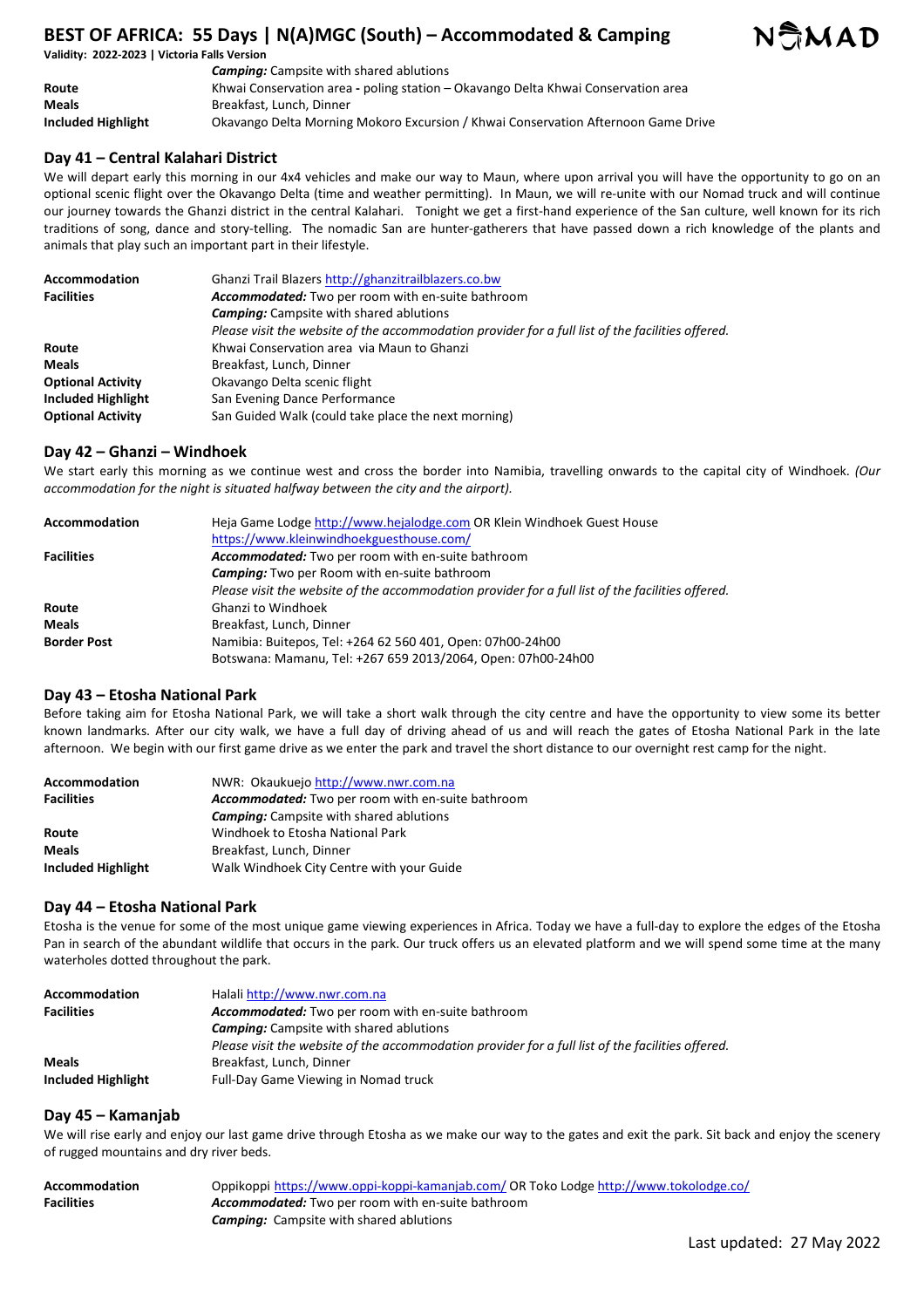**Validity: 2022-2023 | Victoria Falls Version** 

|                           | Please visit the website of the accommodation provider for a full list of the facilities offered. |
|---------------------------|---------------------------------------------------------------------------------------------------|
| Route                     | Etosha to Kamanjab                                                                                |
| <b>Meals</b>              | Breakfast, Lunch, Dinner                                                                          |
| <b>Included Highlight</b> | Morning game drive in Nomad truck as we exit the park                                             |

## **Day 46 – Brandberg White Lady**

The Brandberg (Burning Mountains) are regarded as the highest in Namibia and home to the famous White Lady, one of more than 45,000 rock paintings in the area. After reaching our destination for the day, we will make the ±2-hour return hike to visit the painting that is said to be around 2,000 years old. *(Please be advised that the hike does traverse rough terrain along the gorge of the normally dry Tsisab River).* 

| Accommodation      | Brandberg White Lady Lodge https://www.brandbergwllodge.com                                       |
|--------------------|---------------------------------------------------------------------------------------------------|
| <b>Facilities</b>  | Accommodated: Two per room with en-suite bathroom                                                 |
|                    | <b>Camping:</b> Campsite with shared ablutions                                                    |
|                    | Please visit the website of the accommodation provider for a full list of the facilities offered. |
| Route              | Kamanjab to Brandberg                                                                             |
| <b>Meals</b>       | Breakfast, Lunch, Dinner                                                                          |
| Included Highlight | Brandberg White Lady hike                                                                         |

## **Day 47 – Swakopmund**

The massive granite formations of Spitzkoppe tower 700 metres above the desert plains below and the presence of rock art indicates their significance to the San people who lived here many years ago. We will enjoy a walk and have the opportunity to view some examples of the San's rock art before setting off for the seaside town of Swakopmund. Swakopmund is well known for its many adventure activities, coffee shops and rich German influence. This evening you will have the opportunity to book some of the many exciting activities on offer.

| <b>Accommodation</b>      | Haus Garnison http://hausgarnison.com/ OR Amanpuri Travellers Lodge http://www.amanpurinamibia.com |
|---------------------------|----------------------------------------------------------------------------------------------------|
| <b>Facilities</b>         | Accommodated: Two per room with en-suite bathroom                                                  |
|                           | <b>Camping:</b> Two per Room with en-suite bathroom                                                |
|                           | Please visit the website of the accommodation provider for a full list of the facilities offered.  |
| Route                     | Brandberg to Swakopmund                                                                            |
| <b>Meals</b>              | Breakfast, Lunch, Dinner                                                                           |
| <b>Included Highlight</b> | Visit and explore Spitzkoppe.                                                                      |

## **Day 48- Swakopmund**

Today is a free day to enjoy adventure, explore Swakopmund or simply enjoy a great bake at a local coffee shop. Swakopmund offers all the conveniences of a little city and there is something to keep everyone busy. This welcome brush with civilization is the perfect launching pad as we venture to the Namib Desert tomorrow morning.

| <b>Accommodation</b>     | Haus Garnison http://hausgarnison.com/ OR Amanpuri Travellers Lodge http://www.amanpurinamibia.com |
|--------------------------|----------------------------------------------------------------------------------------------------|
| <b>Facilities</b>        | Accommodated: Two per room with en-suite bathroom                                                  |
|                          | <b>Camping:</b> Two per Room with en-suite bathroom                                                |
|                          | Please visit the website of the accommodation provider for a full list of the facilities offered.  |
| <b>Meals</b>             | Breakfast, Lunch, Dinner                                                                           |
| <b>Optional Activity</b> | Dolphin Cruise, Sky Diving, Sandboarding, Quad Biking and more                                     |

## **Day 49 Swakopmund – Namib Naukluft**

Leaving behind the charms of Swakopmund we continue our journey to Southern Namibia and the Namib Desert. We make a short stop in Walvis Bay this morning before turning east towards the heart of the desert. Our afternoon will be spent with a local guide who will introduce us to the wonders of the desert environment. An early night is advisable as tomorrow will see us up as the dawn breaks.

| <b>Accommodation</b> | Hammerstein Lodge http://hammersteinlodge.com/                                                    |
|----------------------|---------------------------------------------------------------------------------------------------|
| <b>Facilities</b>    | Accommodated: Two per room with en-suite bathroom                                                 |
|                      | <b>Camping:</b> Campsite with shared ablutions                                                    |
|                      | Please visit the website of the accommodation provider for a full list of the facilities offered. |
| Route                | Swakopmund to Solitaire                                                                           |
| <b>Meals</b>         | Breakfast, Lunch, Dinner                                                                          |
| Included Highlight   | Guided Desert Excursion with Local Expert, Walvis Bay lagoon, Tropic of Capricorn                 |

## **Day 50 – Sesriem and Sossusvlei**

Rising at first light we travel to Sesriem, the gateway to the Sossusvlei dune fields. We enter the park early and make a stop to climb the famous Dune 45. Having stretched our legs we continue deeper into the Dune fields and take a 4x4 transfer to the marvels of Sossusvlei. We take time to visit both Sossusvlei and Deadvlei, before bidding the dune field farewell. Our final stop before continuing to our camp is the interesting Sesriem Canyon, a remnant of much wetter times in this dry region.

| <b>Accommodation</b> | Hammerstein Lodge http://hammersteinlodge.com/           |
|----------------------|----------------------------------------------------------|
| <b>Facilities</b>    | <b>Accommodated:</b> Two per room with en-suite bathroom |
|                      | <b>Camping:</b> Campsite with shared ablutions           |

NGMAD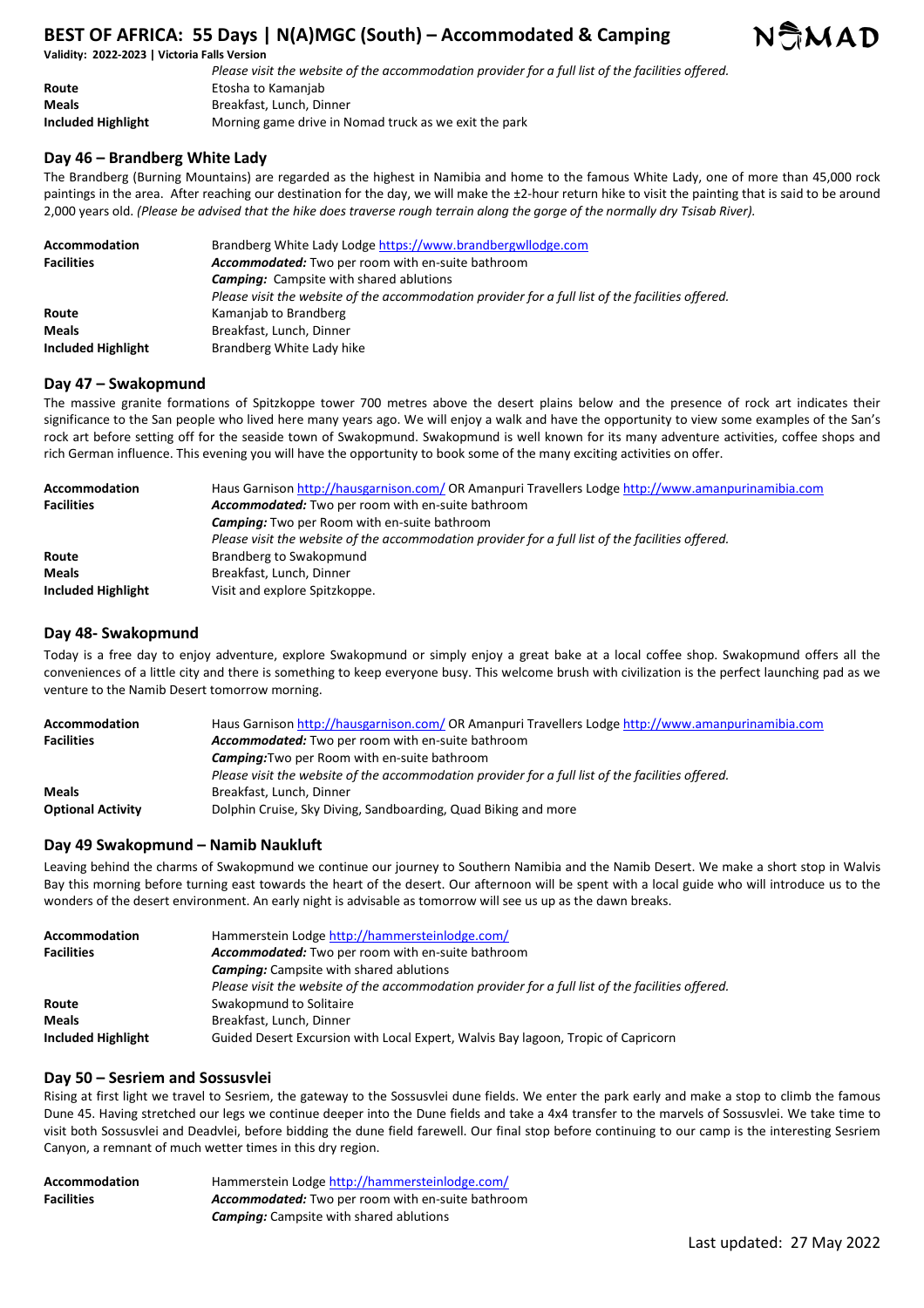## **Validity: 2022-2023 | Victoria Falls Version**

|                    | Please visit the website of the accommodation provider for a full list of the facilities offered. |
|--------------------|---------------------------------------------------------------------------------------------------|
| Meals              | Breakfast. Lunch. Dinner                                                                          |
| Included Highlight | Hike up Dune 45, visit to Sossusvlei / Deadvlei and the Sesriem Canyon                            |

# **Day 51 – Keetmanshoop**

We will have a leisurely morning before we pack up and turn east and head for Keetmanshoop. Today we spend most of the day driving onto our next destination.

| <b>Accommodation</b> | Schuetzenhaus Guesthouse https://schuetzenhaus-namibia.com/                                       |
|----------------------|---------------------------------------------------------------------------------------------------|
| <b>Facilities</b>    | Accommodated: Two per room with en-suite bathroom                                                 |
|                      | <b>Camping:</b> Campsite with shared ablutions                                                    |
|                      | Please visit the website of the accommodation provider for a full list of the facilities offered. |
| Route                | Solitaire to Keetmanshoop                                                                         |
| <b>Meals</b>         | Breakfast, Lunch, Dinner                                                                          |

## **Day 52 – Giants Playground/Quiver Tree Forest and Fish River Canyon**

Contrary to belief, the quiver tree is not really a tree, but a plant that can grow to between 200 – 300 years old. Our exploration continues this morning with a visit to the Quiver Tree Forest and Giants Playgrounds, named for the way in which the massive dolerite boulders have been placed on each other- creating rock formations and a series of mazes. We board the truck and travel south on the gravel byways of Southern Namibia on route to Ais-Ais. Famed for its hot springs the resort and its hot pools are the perfect tonic to ease away the dust of the Namib. The Fish River Canyon is one of the largest in the world and this afternoon we take a walk along the rim of the canyon and end our day with a memorable sunset on the canyon edge.

| <b>Accommodation</b>      | NWR: Ai-Ais http://www.nwr.com.na/index.php/resorts/ai-aishotsprings-spa                              |
|---------------------------|-------------------------------------------------------------------------------------------------------|
| <b>Facilities</b>         | Accommodated: Two per room with en-suite bathroom                                                     |
|                           | <b>Camping:</b> Campsite with shared ablutions                                                        |
|                           | Please visit the website of the accommodation provider for a full list of the facilities offered.     |
| Route                     | Keetmanshoop to Ai-Ais                                                                                |
| <b>Meals</b>              | Breakfast, Lunch, Dinner                                                                              |
| <b>Included Highlight</b> | Quiver Tree Forest and Visit Giants Playground / Visit to the Fish River Canyon / Ais-Ais Hot Springs |

## **Day 53 – Orange River**

As dawn breaks we head out making our way to the Orange River and our final stop in Namibia. Our last night in Namibia is spent on the banks of the Orange River and the best way to experience the Orange River is by canoe. This afternoon you will have the opportunity to partake in an optional canoe trip on the river.

| <b>Accommodation</b>     | Felix Unite Cabanas http://www.felixunite.com/accommodation_namibia/group_camping_OR Bundi        |
|--------------------------|---------------------------------------------------------------------------------------------------|
|                          | http://www.bundi.co.za/orangeriveercanoeing.htm                                                   |
| <b>Facilities</b>        | Accommodated: Two per room with en-suite bathroom                                                 |
|                          | <b>Camping:</b> Campsite with shared ablutions                                                    |
|                          | Please visit the website of the accommodation provider for a full list of the facilities offered. |
| Route                    | Ai-Ais to Orange River                                                                            |
| <b>Meals</b>             | Breakfast, Lunch, Dinner                                                                          |
| <b>Optional Activity</b> | Half-Day Canoe Trip                                                                               |

## **Day 54 – Orange River – Cederberg**

A final border crossing sees us enter South Africa this morning as we travel through the desert landscapes of Namaqualand on our way to the Cederberg region. If you are fortunate enough to be travelling in the spring months (July to September) you may encounter the wild flowers that have made this region famous. No matter the time of year though, the strange desert vistas offer a unique backdrop to this day's travel. Tonight we enjoy a traditional meal and celebrate the many memories we have made.

| Accommodation      | Marcuskraal http://www.marcuskraal.co.za/index1.html                                              |
|--------------------|---------------------------------------------------------------------------------------------------|
| <b>Facilities</b>  | Accommodated: Two per room with en-suite bathroom                                                 |
|                    | <b>Camping:</b> Campsite with shared ablutions                                                    |
|                    | Please visit the website of the accommodation provider for a full list of the facilities offered. |
| Route              | Orange river to Citrusdal                                                                         |
| <b>Meals</b>       | Breakfast, Lunch, Dinner                                                                          |
| <b>Border Post</b> | Namibia: Noordoewer, Tel: +264 (0) 63 297 122, Open 24 hours                                      |
|                    | South Africa: Vioolsdrift, Tel: +27 (27) 761 8760, Open 24 hours                                  |

#### **Day 55 – Cederberg – Cape Town**

The Cederberg region not only boasts spectacular mountains and orange farms, but it is also the home of the Rooibos bush. Indigenous to the mountain slopes of the Cedarberg, this herbal beverage has earned an international reputation as a healthy and refreshing alternative to regular tea. The Cederberg region is known for its mountain fynbos and spectacular views of the rugged Cedarberg Mountains. Nearing Cape Town, you will notice Table Mountain appear in the distance and we will stop to look at Table Mountain from across Table Bay. Your tour ends upon arrival in Cape Town city centre.

NSMAD